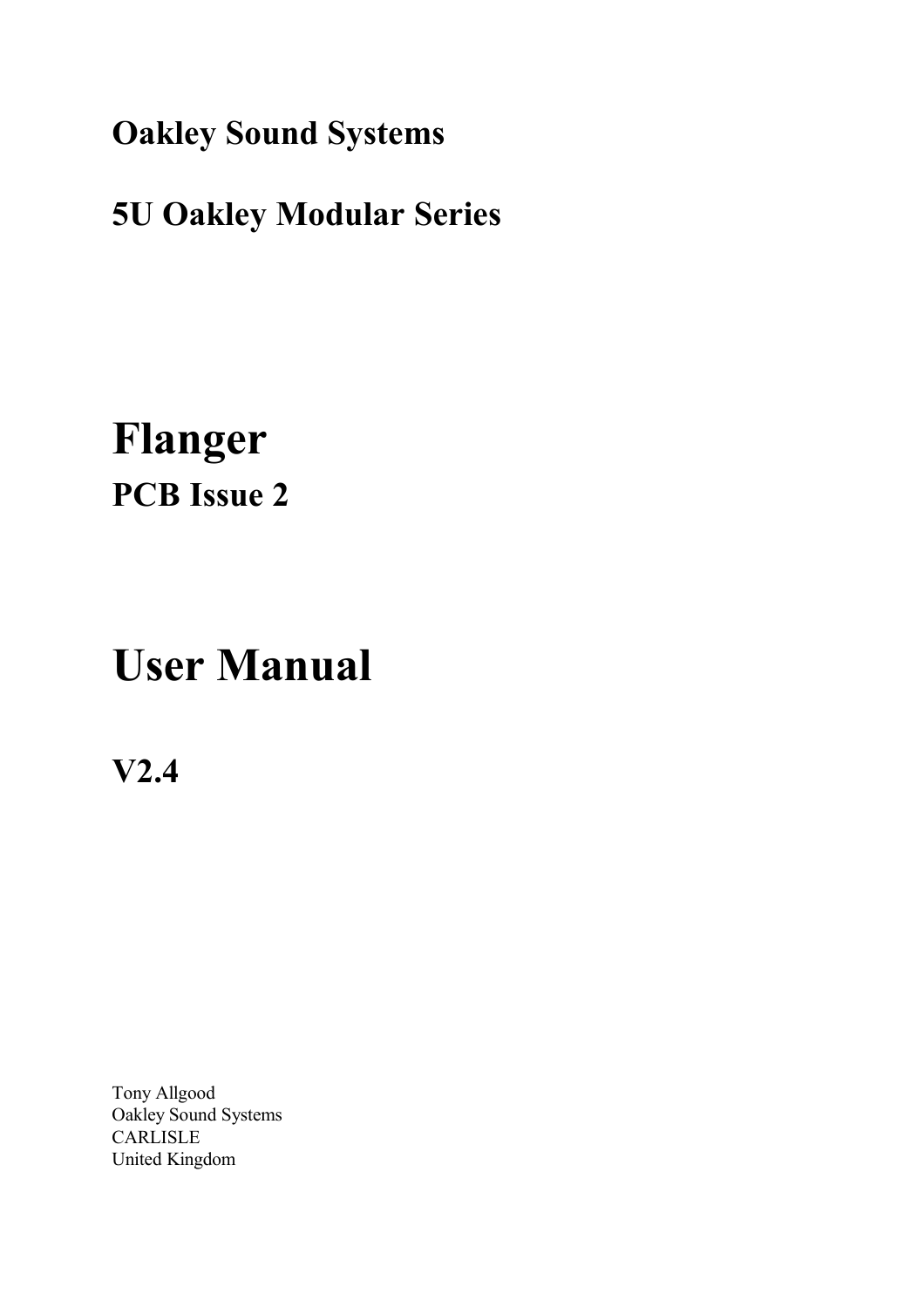

*The Flanger module as a 1U wide MOTM format module.*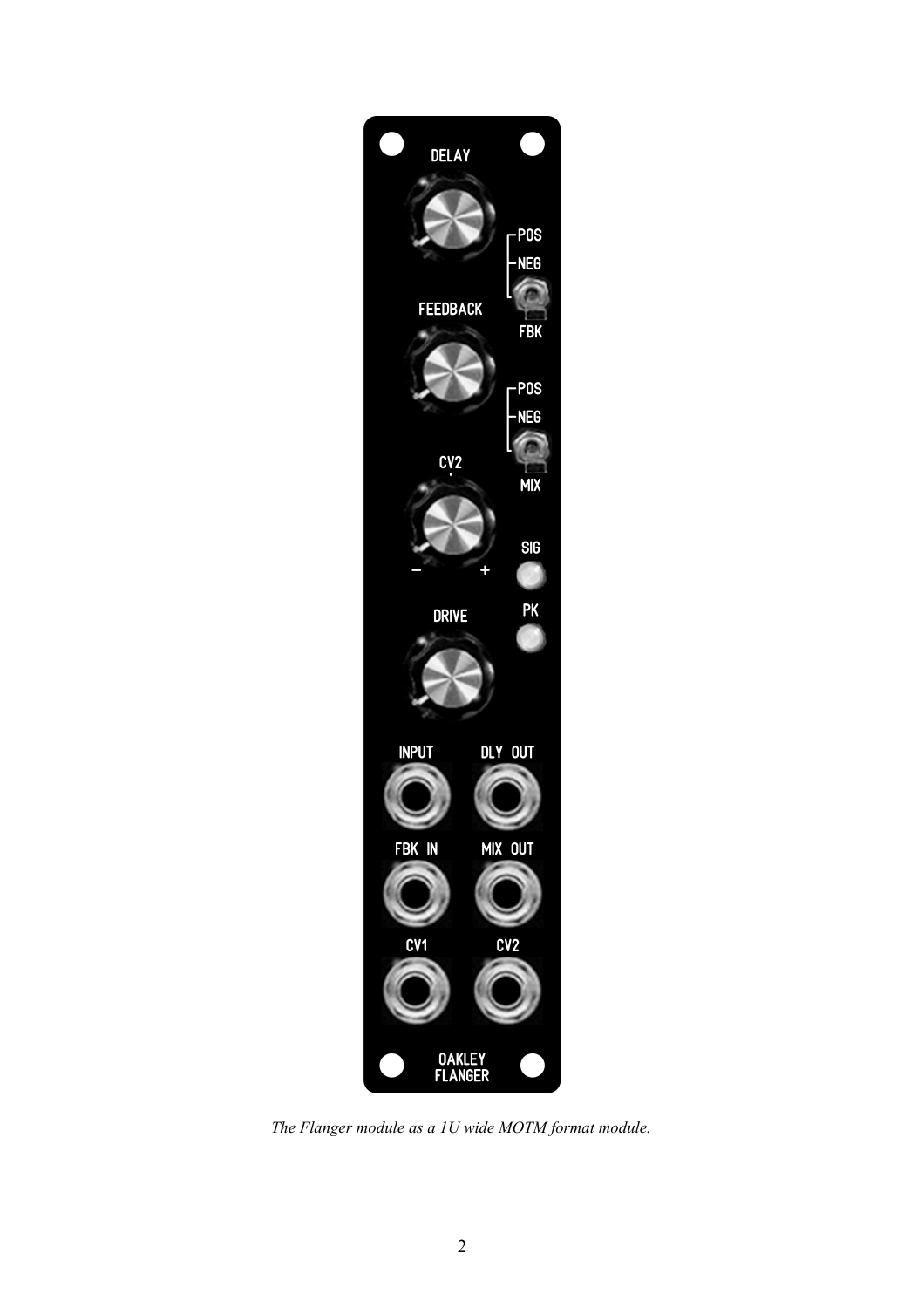#### Introduction

This is the User Manual for the issue 2 5U Flanger module from Oakley Sound. This document contains an introduction to the module, some information on how to make the best use of your module and the calibration procedure.

For the latest Project Builder's Guide, which also contains the parts list for the components needed to populate the boards and a list of the various interconnections, please visit the main project webpage at:

#### http://www.oakleysound.com/flanger.htm

For general information regarding where to get parts and suggested part numbers please see our useful Parts Guide at the project webpage or http://www.oakleysound.com/parts.pdf.

For general information on how to build our modules, including circuit board population, mounting front panel components and making up board interconnects please see our generic Construction Guide at the project webpage or http://www.oakleysound.com/construct.pdf.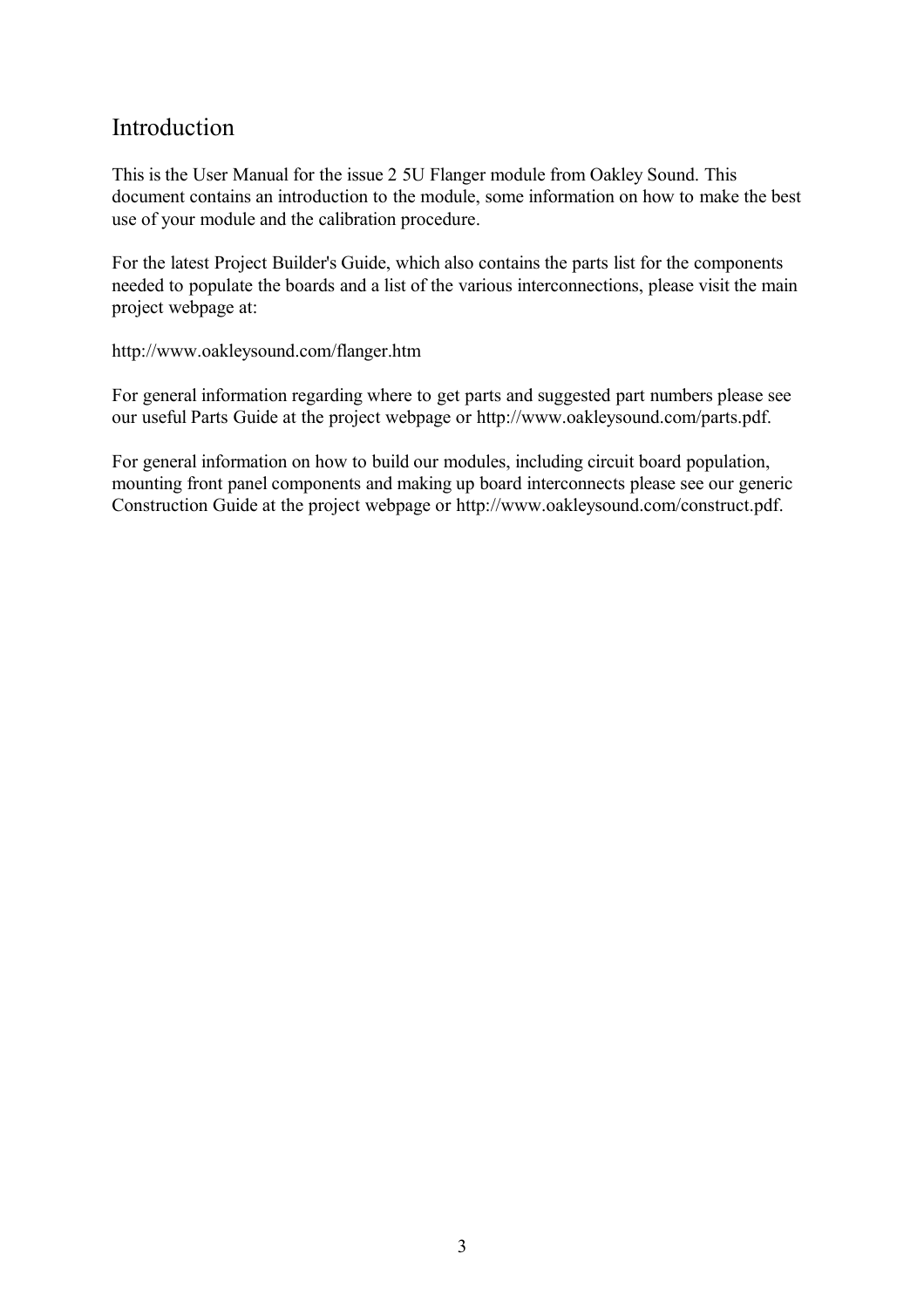## The Oakley Flanger Module



*The issue 2 Oakley Flanger as a single width MOTM format module in a natural finish Schaeffer panel.*

The Oakley Flanger module is an analogue delay line capable of delaying audio signals from 0.5mS to 15mS. In conjunction with an external LFO module this unit can be used to produce real time vibrato, chorus and flanging effects. With the feedback control set to maximum the module can be set to self-oscillate.

The delayed audio output is available from the DLY OUT socket. While the MIX OUT socket has a equal mix of input signal and delayed signal. The phase of the delayed signal that is mixed may be selected to be inverted (NEG) or non-inverted (POS) by the use of the MIX switch. This is particularly useful when used for chorus or flanging as the two modes can create completely different effects.

A feedback path from the delayed output back to the input is available and you have control over both the amount, via the FEEDBACK pot, and phase of the signal, via the FBK switch. Inserting a jack plug into the FBK IN socket will break the internal feedback path and allow another signal to be sent into the delay line. This could allow additional processing of the raw delayed signal, from the DLY OUT socket, prior to being sent back into the delay line again. For example, using a VCA to process the feedback signal would allow CV control of the feedback level.

There are two control voltage (CV) inputs. CV1 has a fixed sensitivity while CV2 has its own sensitivity control. CV2's control pot is a reversible attenuator, so you are able to adjust not only the depth of the modulation but also the polarity. Although not specifically designed to track to 1V/octave, using the CV1 input, the module can be used as tuned delay line over a useful proportion of the full operating range.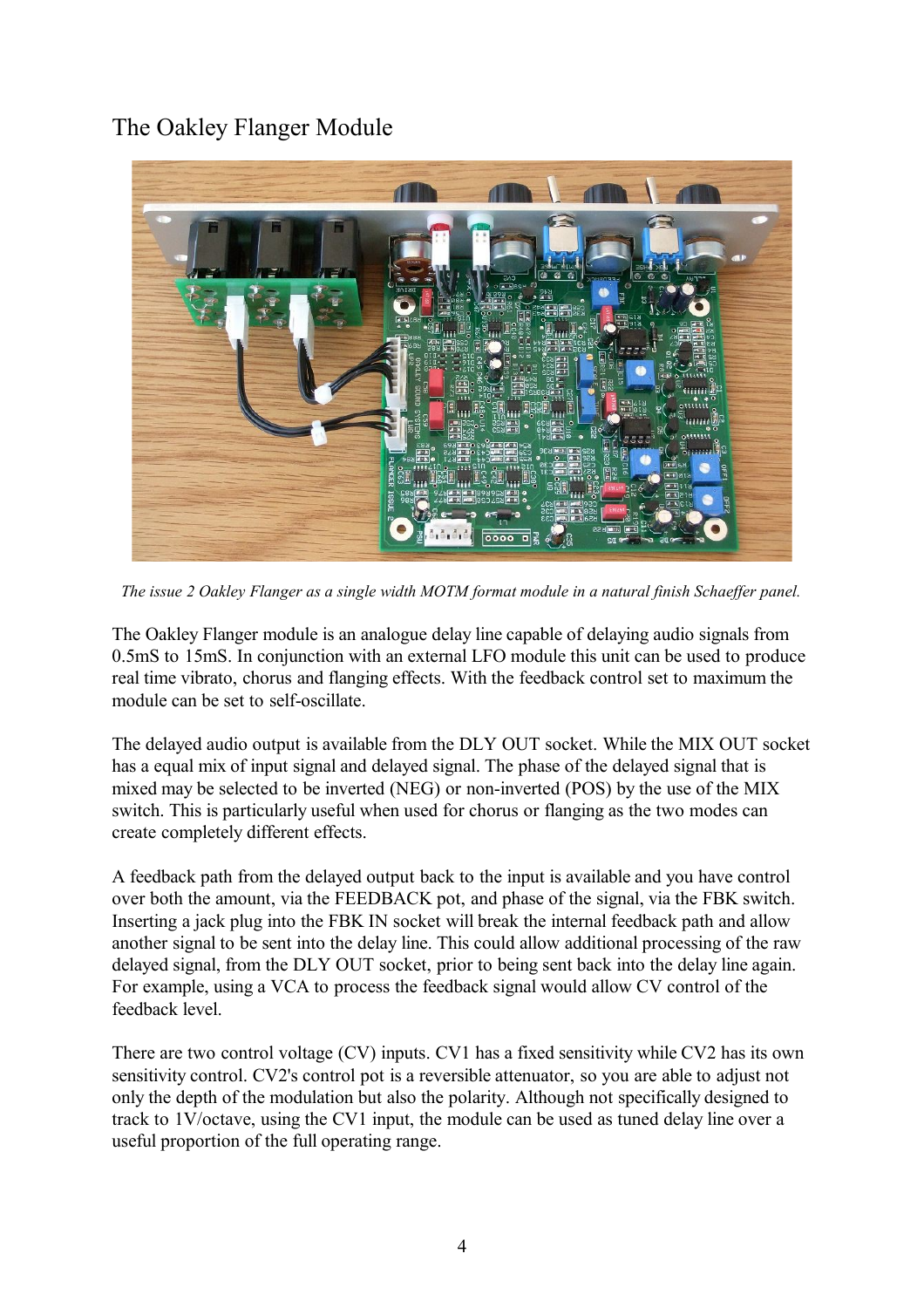The delay line itself is based around two 3207 bucket brigade delay (BBD) devices controlled by a voltage controlled oscillator (VCO) running from around 33kHz to over 1MHz. Audio bandwidth of the delayed signal extends to 14kHz and several unusual design features ensure that the module is relatively quiet compared to other units of its type.

Two LEDs provide visual indication of the signal level being sent to the BBD devices. The DRIVE control should be adjusted to ensure that the green LED remains lit for optimum signal level. The red LED will light when the signal level is close to, or is, being overdriven. The module will not be harmed when the signal is overdriven and there is a soft clipping circuit in place to ensure the overdriven sound is musically useful. The DRIVE control allows a variety of different signal levels to be used with the module although the expected signal level would be expected to be between 0.5V(peak) and 8V(peak).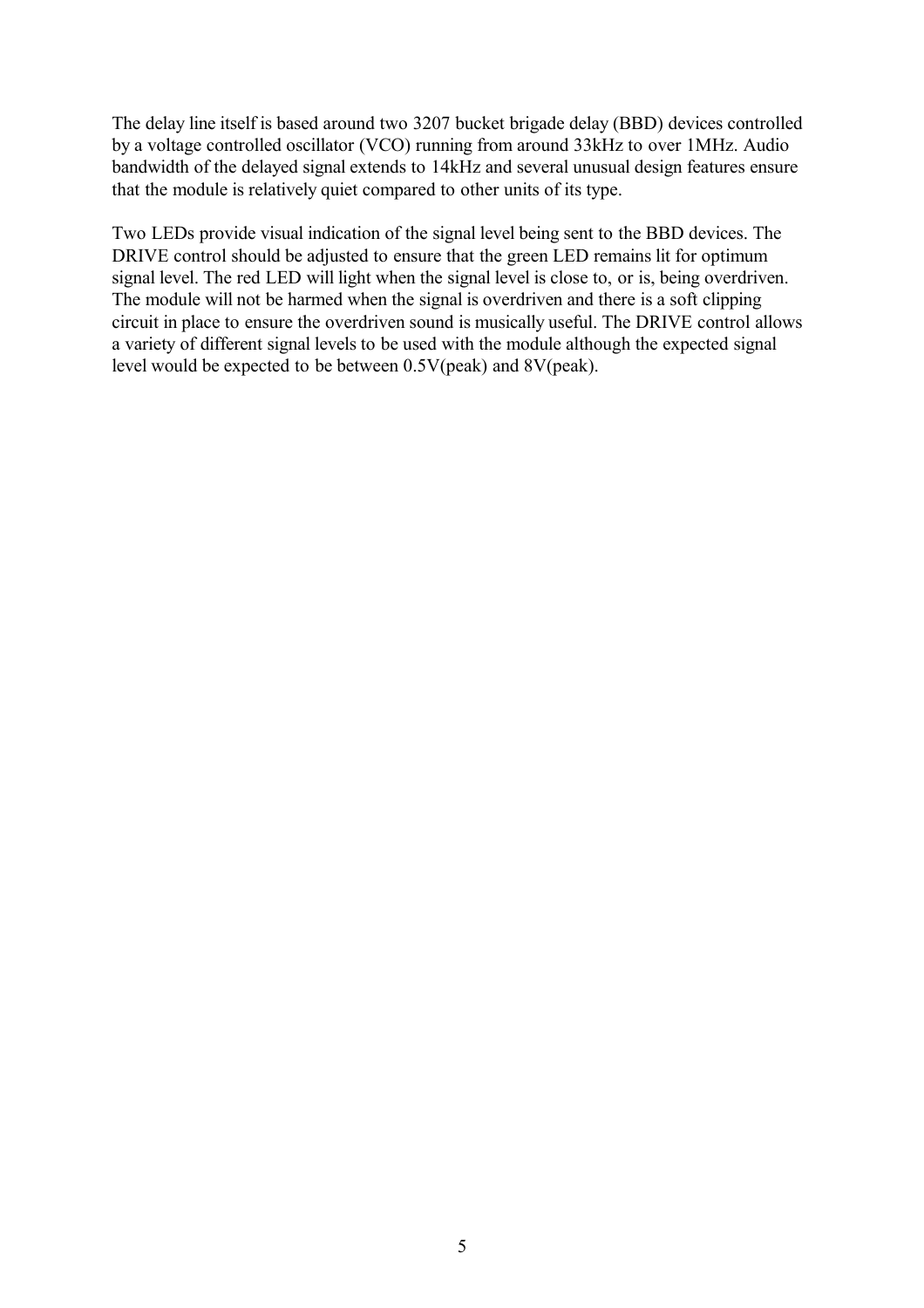### The Delay Control

The Oakley Flanger uses a high frequency voltage controlled oscillator (HFVCO) to clock the BBD devices. The faster the clock the shorter the delay time. The clock runs from 33kHz to just 1MHz. The clock can be controlled by the front panel delay control pot and control voltages sent to the CV1 and CV2 sockets. Increasing positive voltages will decrease the delay time.

The delay control pot will create the longest delays at its minimum setting and shortest delays at its maximum setting. This may seem counter intuitive if you think about the module as a simple delay line – most delay lines would have a delay control that would increase the delay as it is turned up. However, the flanger creates its distinctive sound by a form of notch filtering whereby some frequencies in the audio spectrum are cut and some are boosted. Shortening the delay time gives the impression that the filtering effect is rising in tone. It's actually more complex than that but having the delay pot work in a reverse fashion does seem to sound more natural.

The delay time goes from approximately 500uS (0.5mS) to approximately 15mS. Control voltages applied to either CV1 or CV2 will extend this slightly but the module has limiters in place to prevent the module from going too far away from its intended range. With the delay pot in its middle position the delay time is around 3mS.

For flanging effects you can use the full sweep of delay times from 0.5mS and 15mS. For chorus and vibrato type one would normally use delay times of around 5mS to 15mS. All of these effects require the use of some form of modulation. That is, the delay time is dynamically altered to create movement in the sound. Modulation sources normally take the form of a connected LFO with triangle or sine waveforms available. However, you can also use a sequencer or envelope generator. With an LFO as the modulation source the delay pot is used to set the mid point by which the modulation shifts the delay time. The effect heard varies greatly with delay time, modulation depth, modulation waveform and modulation frequency.

Vibrato is best heard from the raw delay output and using a sine LFO of around 6Hz to gently modulate the delay time. Chorus is best done with a relatively slow moving triangle wave and using the mix output. The pitch shifting effect created by modulating the delay time is more noticeable at longer delay times even with only small amounts of modulation.

Flanging requires the use of feedback while both chorus and vibrato effects are done with no feedback. The greater the amount of feedback the more pronounced the flanging effect.

## Feedback

There is a feedback input socket, a feedback pot and a feedback switch. For the switch and input socket, feedback is abbreviated to FBK.

The FBK IN socket can be used as an additional input which will add to the signal going into the INPUT socket. The Feedback control pot will then control the level of the FBK IN signal. If there is no signal plugged into the INPUT socket and the input is being applied solely to the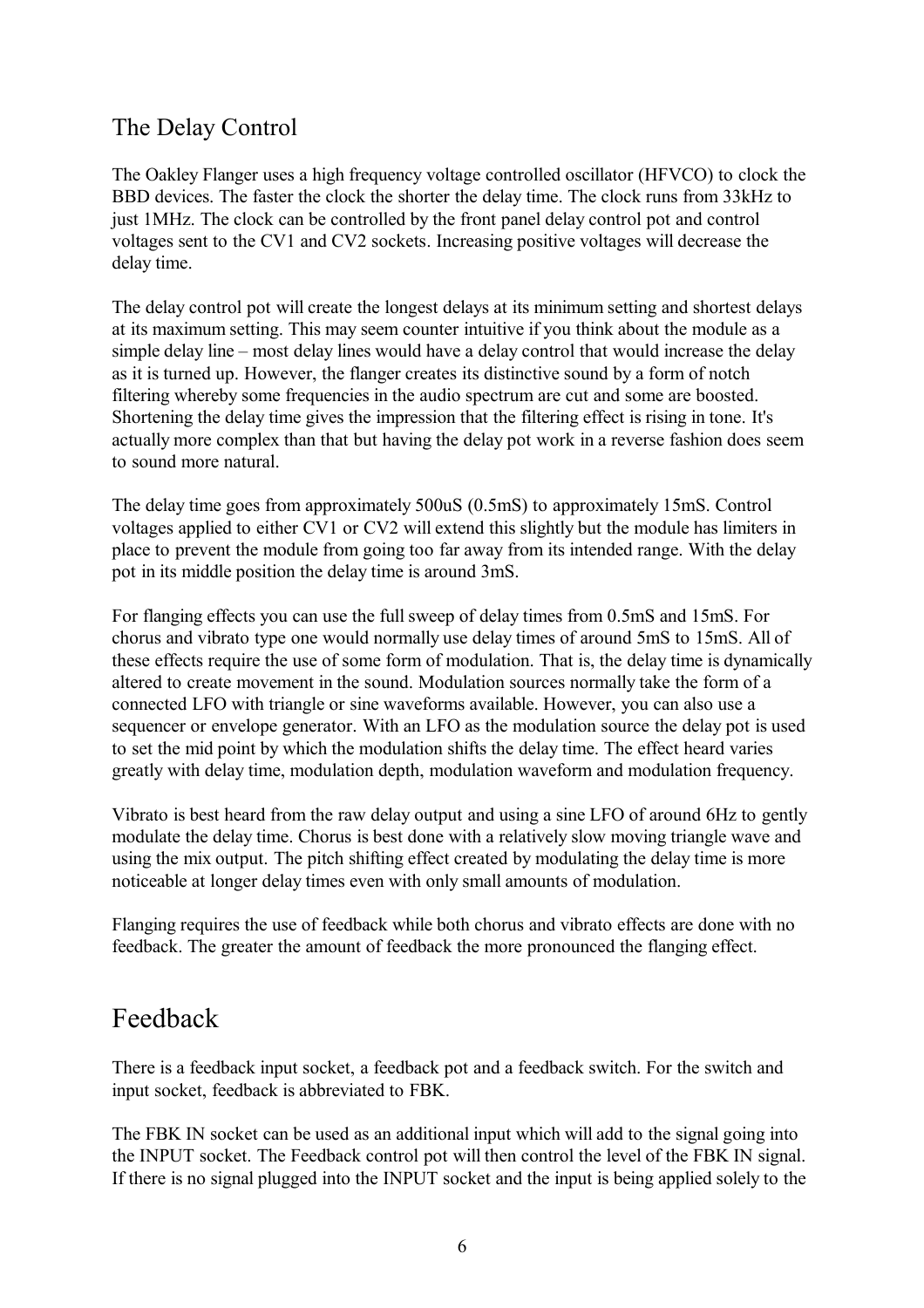FBK IN socket then only the delayed version of this signal will heard at both the DLY OUT and MIX OUT sockets.

When the FBK switch is in POS it has no effect on the signal passing into the FBK IN socket. In NEG mode the module inverts the signal so the audio going into the delay circuitry is now completely out of phase with the FBK IN input signal.

With no jack plug inserted into the FBK IN socket the delayed audio signal is automatically passed to the feedback control pot. When the control pot is at its minimum then no signal is passed from the delay output back into the input. In this case the position of the feedback switch has no effect as there is no signal to invert.

At high levels of feedback the module may self-oscillate – although this will depend on how the unit has been calibrated. The frequency of self-oscillation will depend on a variety of things but the key factor is the delay time. Feedback is stronger at longer delay times, that is, when the delay control pot is at its lowest settings. It also slightly stronger when the FBK switch is in NEG mode. If the unit has been calibrated to self-oscillate then self-oscillation will happen more readily in NEG mode and at longer delay times. The output signal level at high feedback levels can get very loud and be somewhat unpredictable.

For the classic flanger sounds both switches would normally be set to the same mode.

### The Drive Control

Whilst having dedicated input level and output level controls is more common in rack effects the Oakley Flanger features a single Drive control. This combines the actions of both the input and output level controls in one control. Turning up the Drive increases the signal level sent to the BBD devices, while at the same time reducing the signal level from the BBD devices. This way input sensitivity can be increased without any change in output level. This is very useful when using the Flanger module to process external instruments or indeed the wildly varying signal levels of a modular.

For clean signal processing the green LED should be mostly lit and the red LED lit only very occasionally. Allowing the red LED to activate shows that the signal is now being overdriven producing a more distorted sound. If the red is lit even with the Drive pot at its minimum this indicates that the input signal level is too large. This will not damage the unit but you should either turn down the signal level via the sending instrument's volume control or use another module (like the Oakley Multimix) to attenuate the signal a little.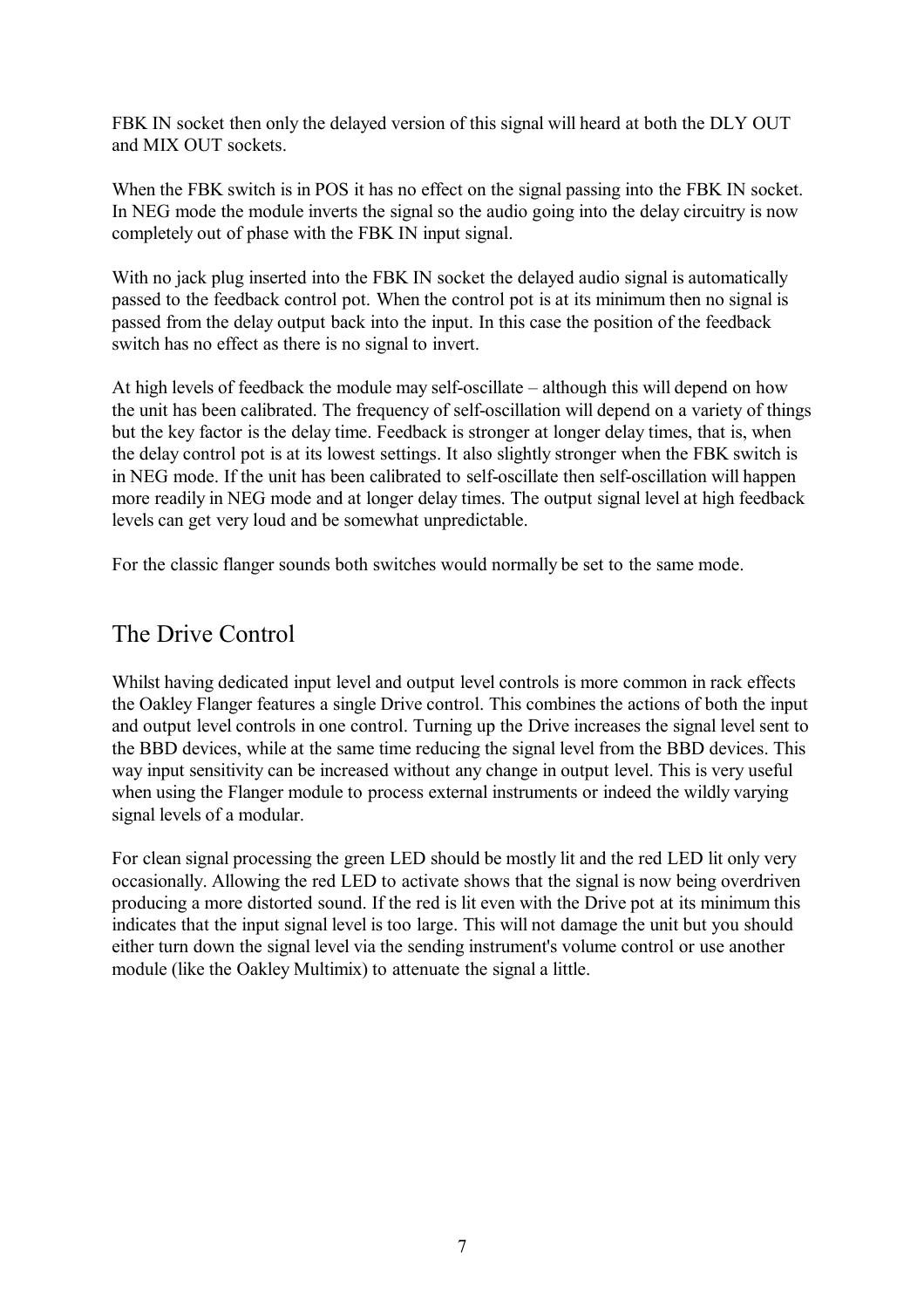## Of Signal Levels and Insertion Loss

The signal levels of both outputs are approximately 8dB lower in signal level than the input. This means a 5V peak input signal will be lowered to around 2V peak. This reduction allows the output audio signal more space to rapidly increase in volume, which it may do under certain conditions, without any significant risk of clipping distortion.

When the module's feedback control is at its minimum value the delayed output's signal level pretty much follows that of the input. There are no surprises. However, increasing amounts of feedback, both negative and positive, can produce massive changes in output signal level. The actual peak output level is hard to predict as it can change with the harmonic structure of the input signal, the fundamental frequency of the input signal, the delay time selected and the modulation signals used. This rapid change in volume at certain frequencies is a distinctive part of the flanging sound.

Any 5U modular system is powered from +/-15V so the maximum signal output of any module cannot be more than +/-15V. In practice it actually works out somewhat less than this and outputs of over +/-13V are unlikely. If the output wants to be above this value, but the module cannot produce it, then the output clips. This means the module does what it is supposed to do up to  $+/-13V$  and then any desired output greater than that is clipped at  $+/-$ 13V and goes no further. This abrupt flattening of the top and bottom of waveforms creates distortion and is generally not wanted.

The Flanger module is quite capable, when feedback is applied, to produce signal levels far greater than what goes in. If the output matched the input perfectly, ie. 5V peak ended up as 5V peak with no feedback, then when feedback was applied the output could easily try to exceed the +/-13V. By lowering the nominal output level to approximately 2V peak the output can rise by over six times before clipping sets in.

The two signal activity LEDs both monitor the signal level going into the BBD devices. The module is calibrated so that the red LED will only light when the BBD audio driver circuitry starts to overdrive. Keeping a signal under this level will help keep the signal as clean as possible. It is, however, still possible, under certain conditions, for the output stages of the module to distort. This should be obvious to the user as output stage clipping can normally be heard. Clipping does not damage the module and some users may find the sound appealing.

When the delay time is very short the signal running through the BBD devices is not passed through as efficiently as it is when the delay times are longer. Engineers say that the insertion loss through the BBD increases at higher clock frequencies. The upshot of this is that you may notice a small volume drop as delay times are shortened. While this has no real detrimental effect, especially for chorus and pitch shifting effects, it does reduce the signal level available for feedback. At very high levels of feedback, that is, close to or at oscillation, and with very short delay times you will notice that the flanging effect is not as pronounced. In practice this means that the position of the feedback control is important to getting the right sound at the desired delay time.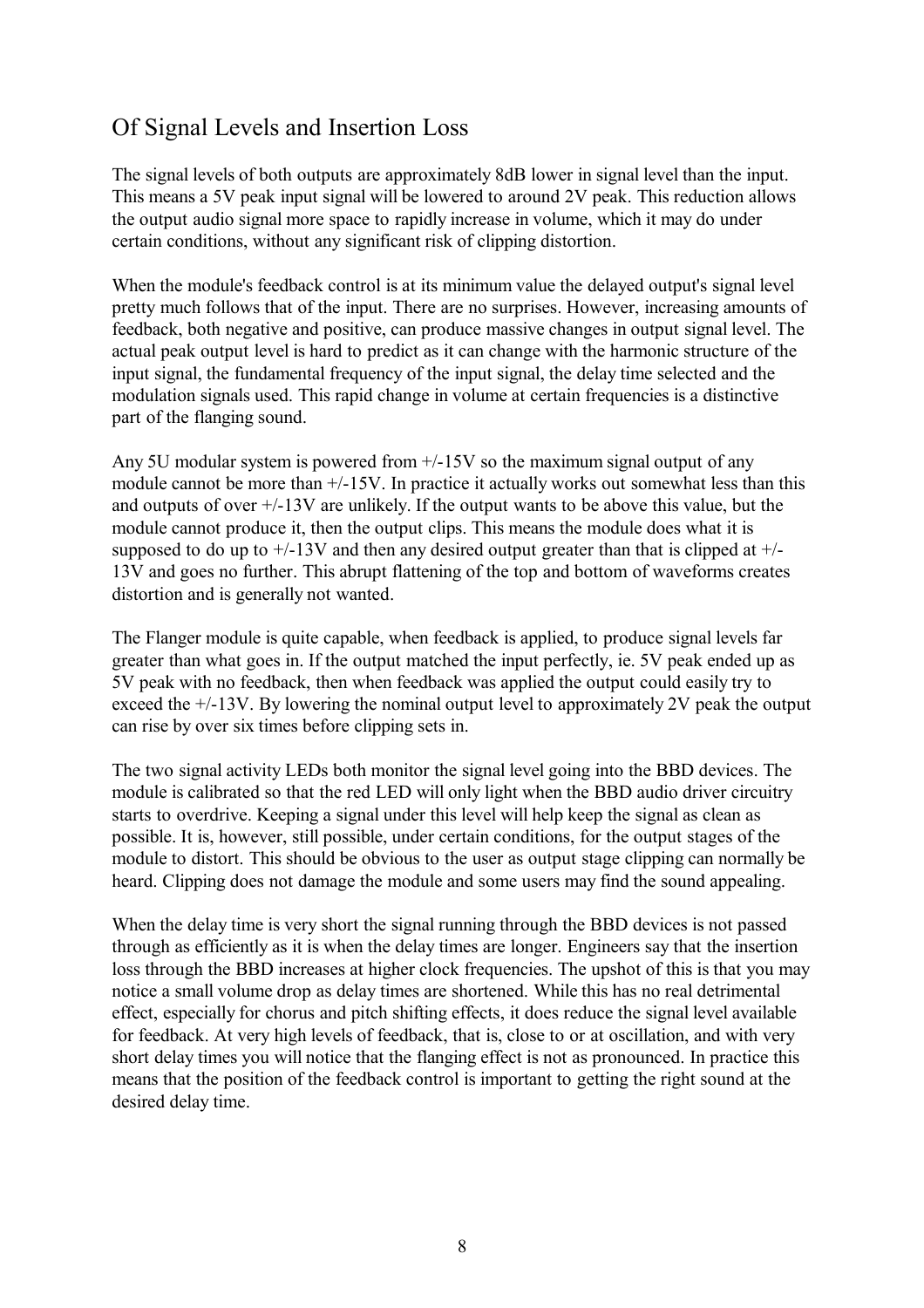## Noise

BBD devices are noisy in comparison to other electronic devices. They hiss and the clock signals that control the delay often sneak into the audio pathway. It is useful therefore to keep the audio running through the module as high as possible but not high enough to cause audible distortion – unless you actually like the distortion.

The Oakley Flanger does not use the noise reduction circuitry that some other devices use. There are two types of noise reduction techniques typically used in BBD based flanger and chorus units; pre-emphasis/de-emphasis and compression/expansion. Both types do indeed reduce the overall level of hiss and grunge. But they also cause other sonic effects that in my view detract from the sound. The best sounding analogue flangers in my opinion are the ones that have no noise reduction circuitry.

That said, to reduce CV and clock breakthrough, the Oakley Flanger uses two flangers running in parallel. Each flanger circuit, based around one MN3207 BBD, is controlled by the same clock signal so the delay produced by each of them is identical. Also the audio signal passing through each one is the same but with one important difference – one of them is the inverse of the other. This is a differential audio signal and when one waveform is going up, the other one is going down. If you were to add the two signals together then they would completely cancel each other out. Here though, our two delayed, but out of phase, signals are subtracted from each other. This reproduces the original signal at twice the size but also any similar noise that both signals would have gained from going through the BBDs is cancelled out. This technique is particularly effective at reducing CV breakthrough – where the CV that controls the delay time sneaks into the audio path producing unwanted thumps and wheezes – but it also improves signal quality too.

If you do find the level of noise objectionable in certain patches try using the flanger module before your final VCA. This way the audio signal, including any added noise, from the flanger will only be heard when the VCA is opened. The audio passing through the flanger will usually drown out the relatively small amount of noise produced by the BBDs.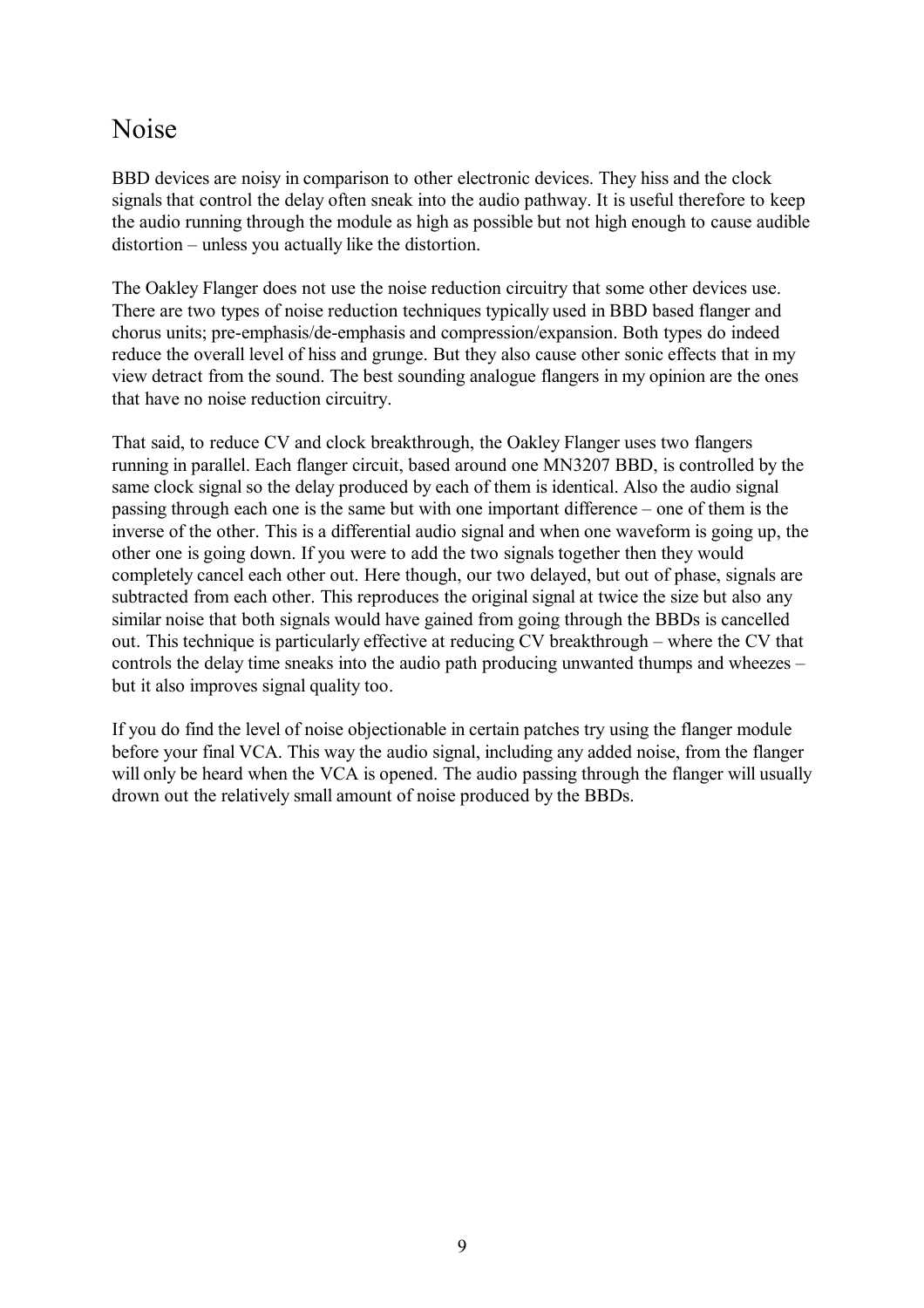#### Calibration

There are seven trimmers, or presets as we used to call them in the UK, on the printed circuit board (PCB). An oscilloscope is required to set several of the trimmers to their optimal positions.

You should use a proper trimmer tool or a fine blade jeweller's screwdriver for adjusting the two multiturn trimmers. Vishay, and others, make trimmer adjusters which are available for very little. The five single turn trimmers need a small electrician's screwdriver.

Switch the module on and allow to warm up for fifteen minutes. Trimmers should be adjusted in the order as presented here.

#### **NULL1 and NULL2**

Turn the delay control to its minimum position. Place a scope probe on pin 6 of U7. Adjust the multiturn trimmer TUNE so that the frequency of the waveform seen at pin 6 is 33kHz.

With your oscilloscope probe monitor the voltage on the right hand side pad of the surface mount resistor R22. Set your probe to AC input, 200mV/division and 5uS/division. You should see a waveform with alternate spikes of different heights at 33kHz. Adjust NULL1 until the waveform's peak amplitude is minimised. Essentially we are making the alternating spikes the same size as each other.

Now put your probe on the right hand side of R24. Adjust NULL2 until the waveform seen is minimised.

#### **OFF1 and OFF2**

Connect a 5V peak 220Hz (the A below middle C) sawtooth to the input. Adjust the Drive control until the red LED just comes on. The green LED should also be lit.

Set your scope for DC input, 500mV/division and 1mS/division. Probe the bottom pin of R45. A sawtooth waveform with slightly rounded edges should be seen if OFF1 is set correctly. Adjust OFF1 so that the waveform shows no hard clipping on the **lower** part of the waveform. The best place for OFF1 is just backed off from point hard clipping starts to occur.

Probe the top pad of R32 and repeat the above for OFF2.

#### **FBK**

This one can be set to taste and it sets the maximum internal feedback level. The way I do it is as follows. Set both switches to NEG. Set the Feedback pot to its maximum setting and set the Delay pot and the Drive pots to their minimum. Connect an amplifier up to the DLY OUT socket. Adjust FBK so that the module starts to oscillate and then gently back it off so that it is sitting on the point that is just, but not quite, about to oscillate.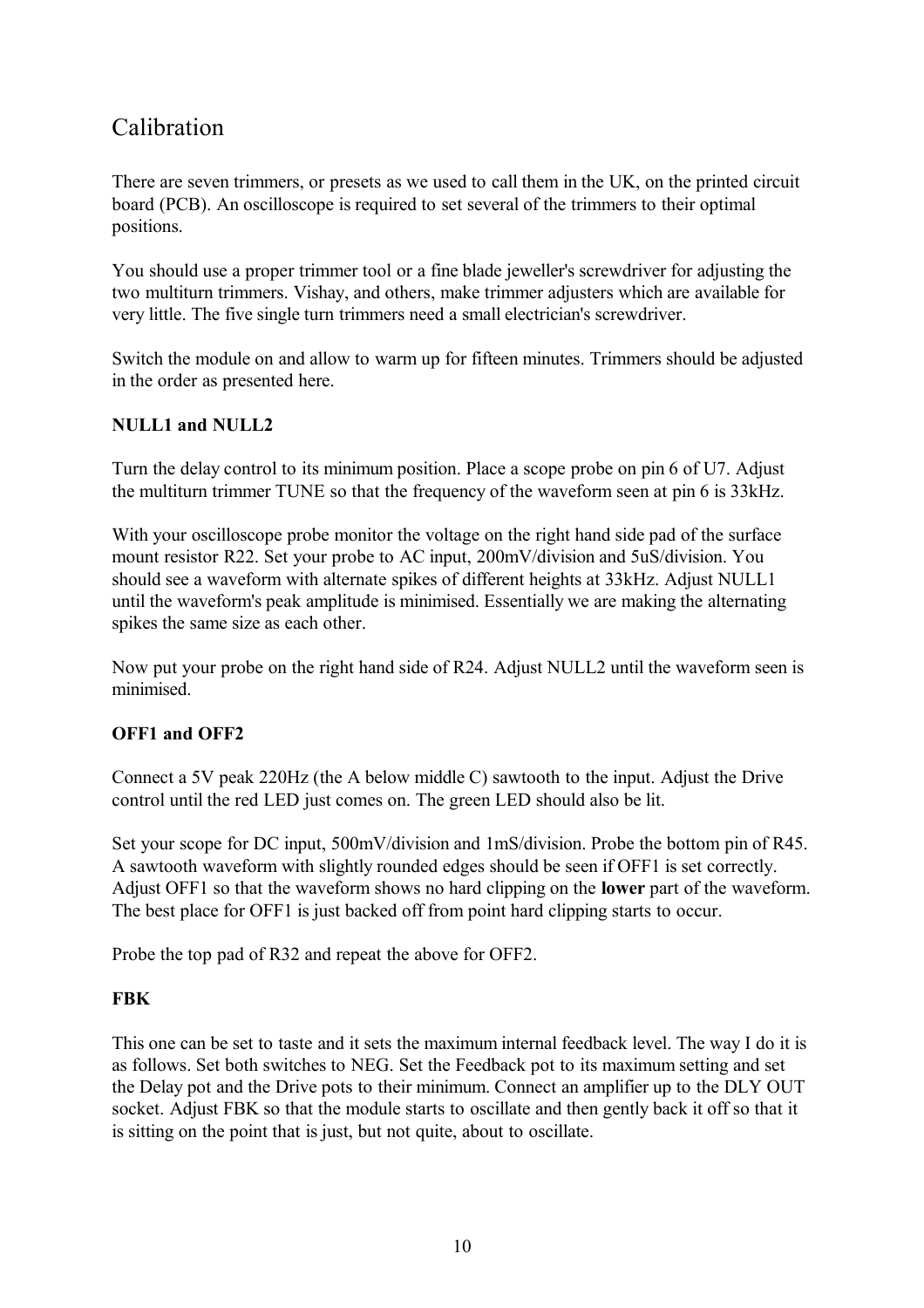If you want your module to oscillate then you should know that the two modes of the FBK switch behave slightly differently. The amount of feedback required to self-oscillate in NEG mode is a little less than that required in POS mode. As such, if you want your module to selfoscillate in both modes, then you should trim FBK so the module just starts to self-oscillate in POS mode.

Remember, the classic flanging effect does not require either mode to oscillate and some folk will find the unstable nature of an oscillating flanger disturbing. So feel free to set FBK as you wish. Whatever position that FBK is set, the maximum feedback levels are always obtained at the longer delays thanks to the inherent gain drop (insertion loss) of the 3207 BBDs as the clock frequency rises.

#### **SCALE and TUNE**

If you have no need for Karplus-Strong physical modelling techniques or other tuned delay effects you can skip this bit entirely and just leave the scale trimmer in its default position and adjust the TUNE trimmer to set pin 6 of U7 to 33kHz when the delay pot is at its minimum position.

To set SCALE more accurately involves looking at the output of the high frequency voltage controlled oscillator (HFVCO) directly and using an oscilloscope or frequency counter to measure its frequency. The HFVCO output is available on pin 6 of U7. Applying a 1V signal to the CV1 socket should double the frequency seen at this point. The easiest way to do this is with your midi-CV convertor and then playing octaves on your midi controller. The 1V step change when you play between a C on one octave and then a C an octave higher is ideal.

Set the delay pot to its mid point. With no CV input applied check the voltage on top solder pad of D9. Fine tune the delay pot until it gets as close to 0.00V as you can get it. Using an oscilloscope or frequency counter measure the frequency at pin 6 of U7. Adjust TUNE until it reads 60.0kHz. Set your midi-CV convertor, or octave selector on your controller, to produce 0V when you play a particular C note on your controller. It should then produce  $+1V$  the octave above that and +2V the octave above that.

Apply the midi-CV's output to CV1. Pressing the lowest C should not move the frequency of pin 6 U6 from 60kHz. Play the C two octaves above that and adjust SCALE until it reads 240kHz. Play the bottom C and it should still be at 60kHz. The C up from that should produce 120kHz and top one should again be at 240kHz. SCALE is now calibrated.

Now set the delay control to its minimum and remove the CV input. Re-adjust TUNE so that pin 6 of U7 is 33kHz +/-0.5kHz. Note that the SCALE trimmer also affects this final value so TUNE should always be re-adjusted after any re-calibration of SCALE.

To test the accuracy of the scaling you can 'ping' the flanger module by sending a very short AD envelope to the audio input. With the feedback control set to just shy of self-oscillating, the short sharp trigger pulse will tickle the flanger to producing a lovely plucked string noise which can be played via a keyboard using the CV1 input. The feedback control adjusts the decay time of the note heard although higher notes will decay faster anyway.